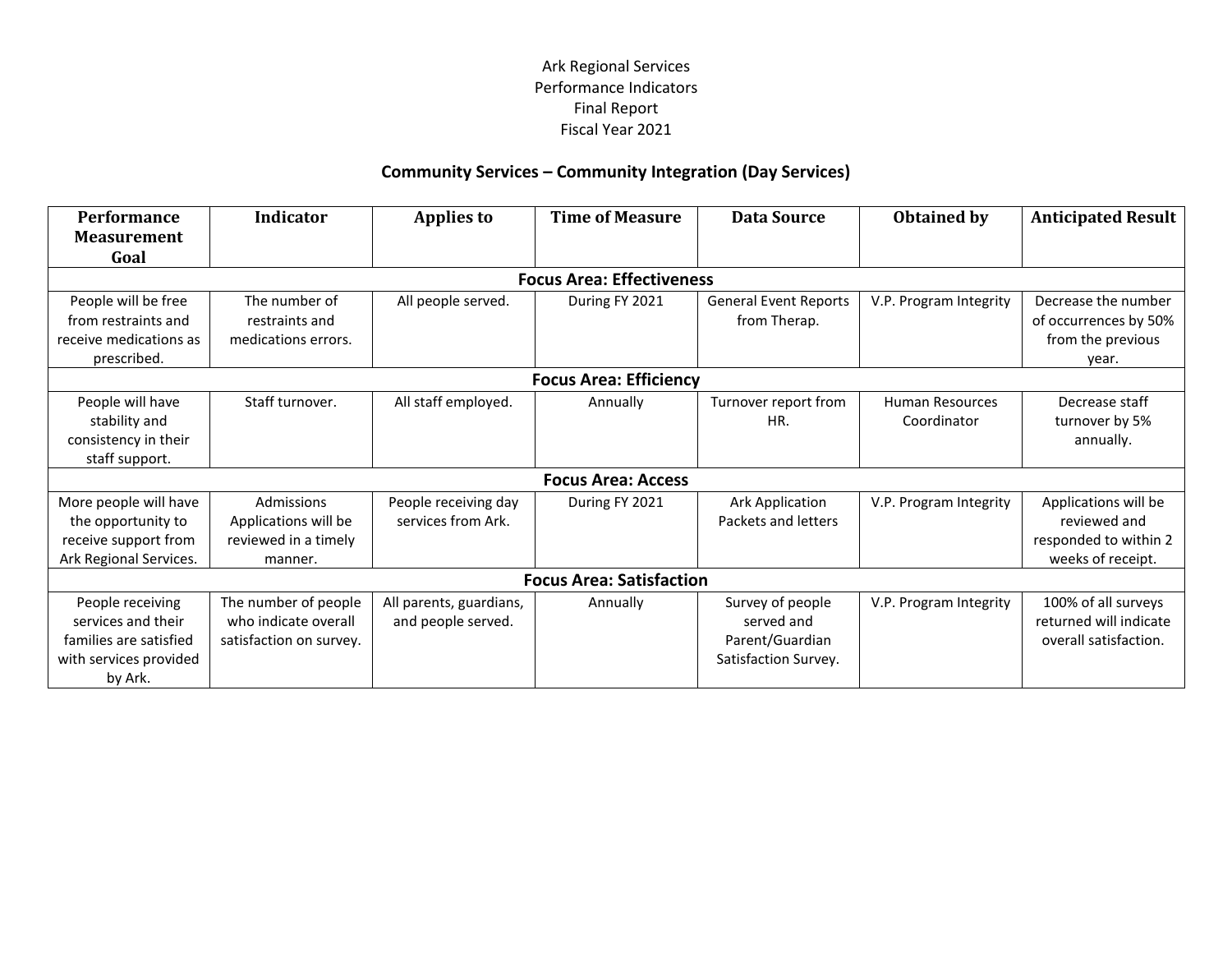### **Community Services – Community Integration (Day Services)**

| <b>Findings</b>                                                                                                                                                           | <b>Extenuating Circumstances</b>                                                                                 |
|---------------------------------------------------------------------------------------------------------------------------------------------------------------------------|------------------------------------------------------------------------------------------------------------------|
| <b>Effectiveness:</b>                                                                                                                                                     | <b>Effectiveness:</b>                                                                                            |
| Ark remains a restraint free organization at this time, no restraints were performed in<br>FY 2021. Medication errors decreased by 11.7% as compared to last fiscal year. | There was a decrease of 11.7% in medication errors (274 FY 2020 to 242 FY 2021)                                  |
| <b>Efficiency:</b>                                                                                                                                                        | <b>Efficiency:</b>                                                                                               |
| Fiscal year to date, staff turnover is tracking at 72% as compared to 80% last fiscal                                                                                     | Ark continues to work on a recruitment and retention plan, starting wages were                                   |
| year.                                                                                                                                                                     | increased and signing bonuses were issued in FY 2021.                                                            |
| Access:                                                                                                                                                                   | Access:                                                                                                          |
| 100% of applications were reviewed and responded to within 2 weeks.                                                                                                       | None.                                                                                                            |
| Satisfaction:                                                                                                                                                             | Satisfaction:                                                                                                    |
| 92% of people responding to the family survey positively responded to the question.                                                                                       | There were some concerns with weight gain and activity levels of people served during                            |
| "Overall, I feel that services and supports that Ark Regional Services provides are                                                                                       |                                                                                                                  |
|                                                                                                                                                                           |                                                                                                                  |
|                                                                                                                                                                           |                                                                                                                  |
| making a positive difference in the life of my family member."<br>94% % of person's served responded positively to "Overall, are you happy with your<br>staff?"           | the pandemic. Ark is focusing on healthy choices and increasing activities as allowed by<br>pandemic guidelines. |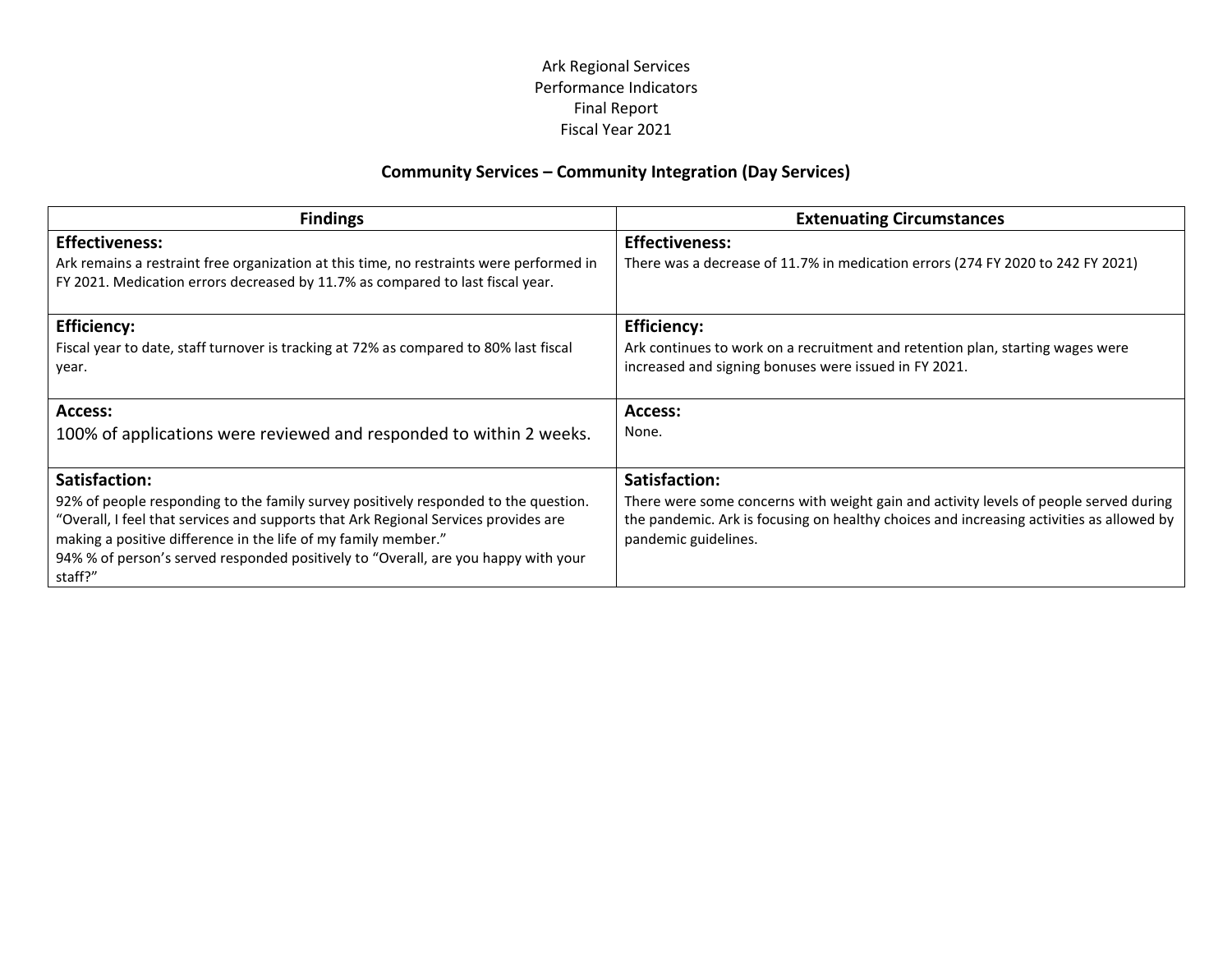# **Residential Services – Supported Living**

| Performance                     | <b>Indicator</b>        | <b>Applies to</b>       | <b>Time of Measure</b>           | <b>Data Source</b>           | <b>Obtained by</b>     | <b>Anticipated Result</b> |
|---------------------------------|-------------------------|-------------------------|----------------------------------|------------------------------|------------------------|---------------------------|
| <b>Measurement</b>              |                         |                         |                                  |                              |                        |                           |
| Goal                            |                         |                         |                                  |                              |                        |                           |
|                                 |                         |                         | <b>Focus Area: Effectiveness</b> |                              |                        |                           |
| People will be free             | The number of           | All people served.      | During FY 2021                   | <b>General Event Reports</b> | V.P. Program Integrity | Decrease the number       |
| from restraints and             | restraints and          |                         |                                  | from Therap.                 |                        | of occurrences by 50%     |
| receive medications as          | medications errors.     |                         |                                  |                              |                        | from the previous         |
| prescribed.                     |                         |                         |                                  |                              |                        | year.                     |
| <b>Focus Area: Efficiency</b>   |                         |                         |                                  |                              |                        |                           |
| People will have                | Staff turnover.         | All staff employed.     | Annually                         | Turnover report from         | <b>Human Resources</b> | Decrease staff            |
| stability and                   |                         |                         |                                  | HR.                          | Coordinator            | turnover by 5%            |
| consistency in their            |                         |                         |                                  |                              |                        | annually.                 |
| staff support.                  |                         |                         |                                  |                              |                        |                           |
| <b>Focus Area: Access</b>       |                         |                         |                                  |                              |                        |                           |
| More people will have           | Admissions              | People receiving        | During FY 2021                   | <b>Ark Application</b>       | V.P. Program Integrity | Applications will be      |
| the opportunity to              | Applications will be    | supported living        |                                  | Packets and letters          |                        | reviewed and              |
| receive support from            | reviewed in a timely    | services from Ark.      |                                  |                              |                        | responded to within 2     |
| Ark Regional Services.          | manner.                 |                         |                                  |                              |                        | weeks of receipt.         |
| <b>Focus Area: Satisfaction</b> |                         |                         |                                  |                              |                        |                           |
| People receiving                | The number of people    | All parents, guardians, | Annually                         | Survey of people             | V.P. Program Integrity | 100% of all surveys       |
| services and their              | who indicate overall    | and people served.      |                                  | served and                   |                        | returned will indicate    |
| families are satisfied          | satisfaction on survey. |                         |                                  | Parent/Guardian              |                        | overall satisfaction.     |
| with services provided          |                         |                         |                                  | Satisfaction Survey.         |                        |                           |
| by Ark.                         |                         |                         |                                  |                              |                        |                           |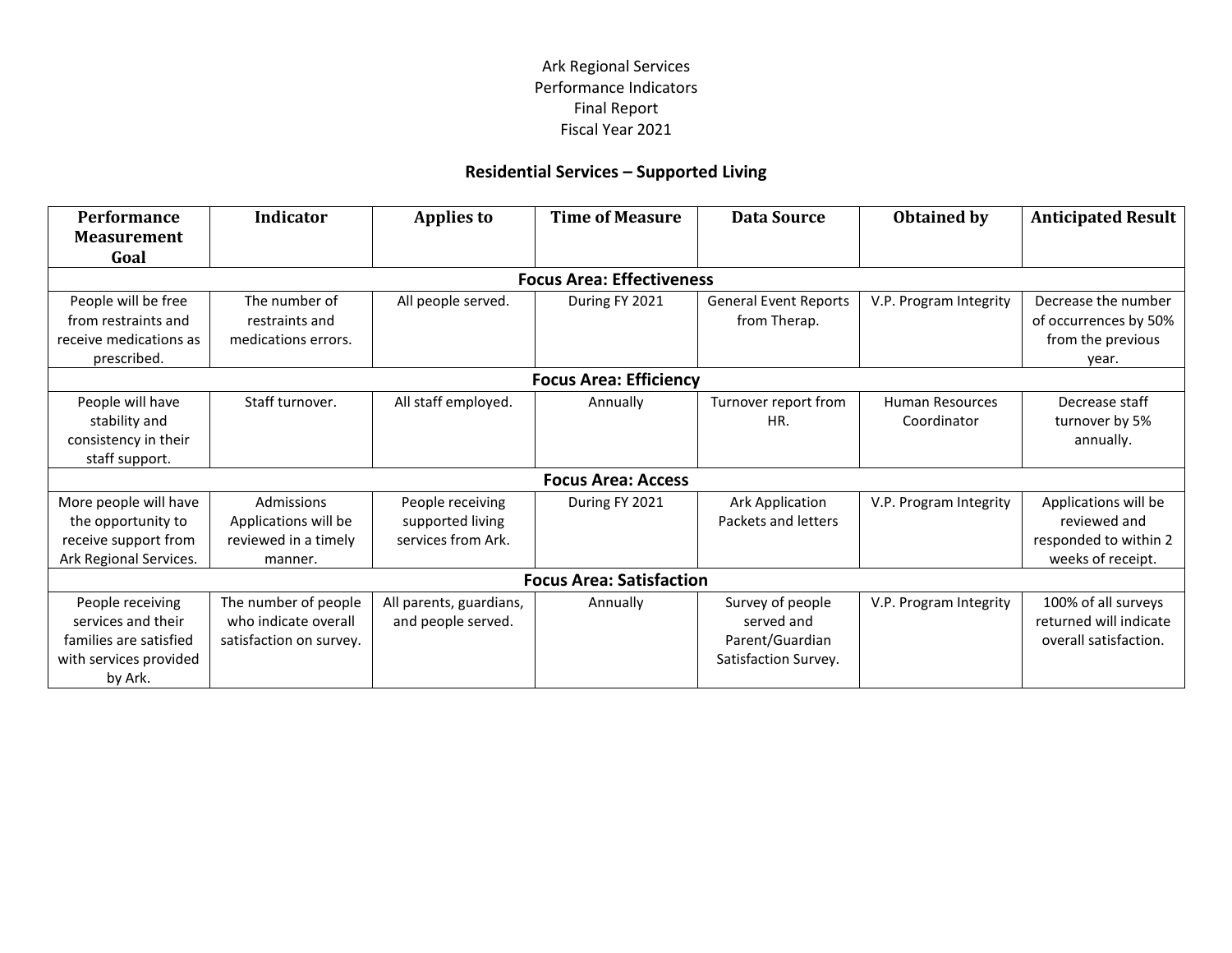# **Residential Services – Supported Living**

| <b>Findings</b>                                                                                                                                                                                                                                                                                                                               | <b>Extenuating Circumstances</b>                                                                                                                                                                          |
|-----------------------------------------------------------------------------------------------------------------------------------------------------------------------------------------------------------------------------------------------------------------------------------------------------------------------------------------------|-----------------------------------------------------------------------------------------------------------------------------------------------------------------------------------------------------------|
| <b>Effectiveness:</b>                                                                                                                                                                                                                                                                                                                         | <b>Effectiveness:</b>                                                                                                                                                                                     |
| Ark remains a restraint free organization at this time, no restraints were performed in<br>FY 2021. Medication errors decreased by 11.7% as compared to last fiscal year.                                                                                                                                                                     | There was a decrease of 11.7% in medication errors (274 FY 2020 to 242 FY 2021)                                                                                                                           |
| <b>Efficiency:</b>                                                                                                                                                                                                                                                                                                                            | <b>Efficiency:</b>                                                                                                                                                                                        |
| Fiscal year to date, staff turnover is tracking at 72% as compared to 80% last fiscal<br>year.                                                                                                                                                                                                                                                | Ark continues to work on a recruitment and retention plan, starting wages were<br>increased and signing bonuses were issued in FY 2021.                                                                   |
| Access:                                                                                                                                                                                                                                                                                                                                       | Access:                                                                                                                                                                                                   |
| 100% of applications were reviewed and responded to within 2 weeks.                                                                                                                                                                                                                                                                           | None.                                                                                                                                                                                                     |
| Satisfaction:                                                                                                                                                                                                                                                                                                                                 | Satisfaction:                                                                                                                                                                                             |
| 92% of people responding to the family survey positively responded to the question.<br>"Overall, I feel that services and supports that Ark Regional Services provides are<br>making a positive difference in the life of my family member."<br>94% % of person's served responded positively to "Overall, are you happy with your<br>staff?" | There were some concerns with weight gain and activity levels of people served during<br>the pandemic. Ark is focusing on healthy choices and increasing activities as allowed by<br>pandemic guidelines. |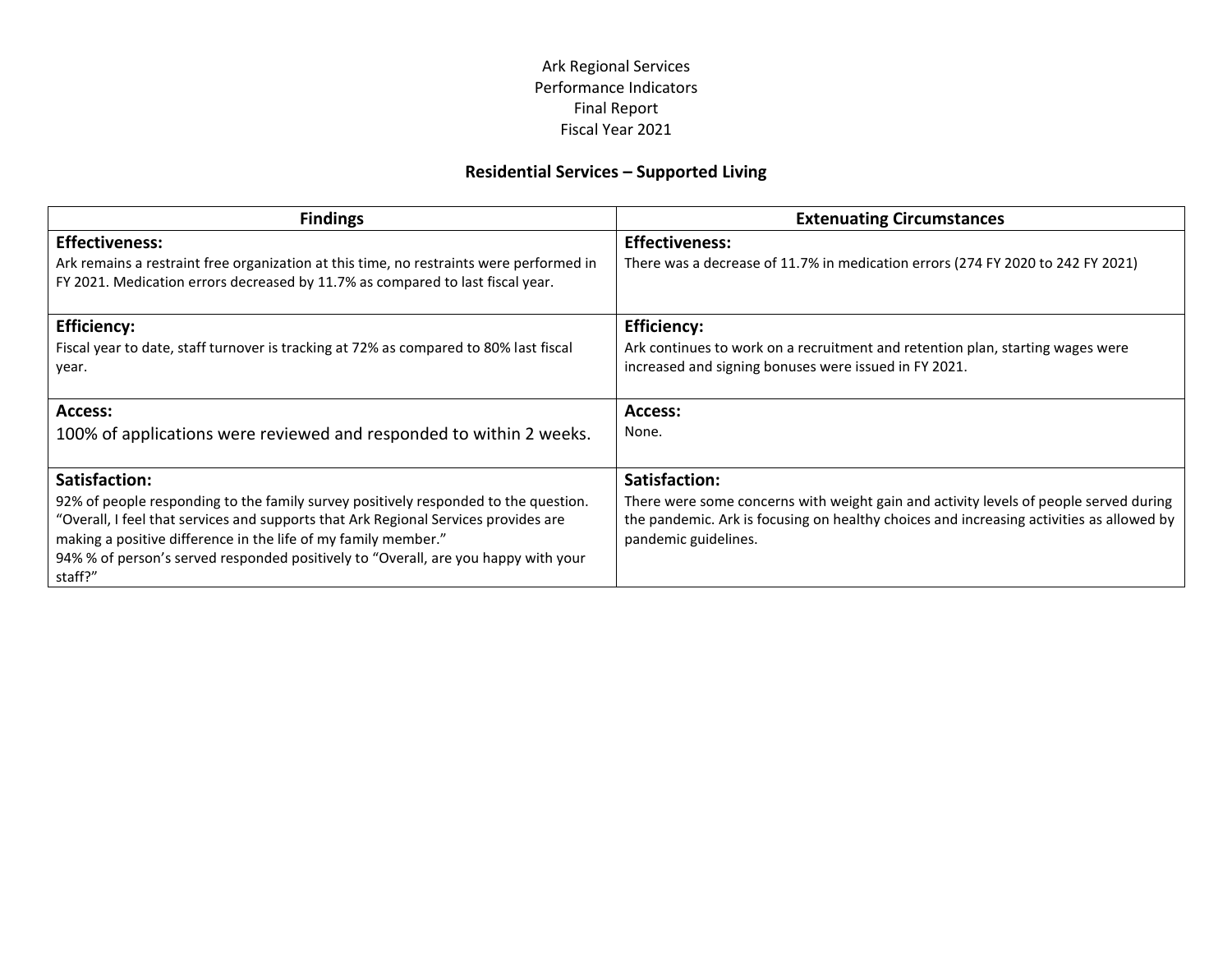# **Community Housing – Group Home**

| <b>Performance</b>              | <b>Indicator</b>        | <b>Applies to</b>       | <b>Time of Measure</b>           | <b>Data Source</b>           | <b>Obtained by</b>     | <b>Anticipated Result</b> |
|---------------------------------|-------------------------|-------------------------|----------------------------------|------------------------------|------------------------|---------------------------|
| <b>Measurement</b>              |                         |                         |                                  |                              |                        |                           |
| Goal                            |                         |                         |                                  |                              |                        |                           |
|                                 |                         |                         | <b>Focus Area: Effectiveness</b> |                              |                        |                           |
| People will be free             | The number of           | All people served.      | During FY 2021                   | <b>General Event Reports</b> | V.P. Program Integrity | Decrease the number       |
| from restraints and             | restraints and          |                         |                                  | from Therap.                 |                        | of occurrences by 50%     |
| receive medications as          | medications errors.     |                         |                                  |                              |                        | from the previous         |
| prescribed.                     |                         |                         |                                  |                              |                        | year.                     |
| <b>Focus Area: Efficiency</b>   |                         |                         |                                  |                              |                        |                           |
| People will have                | Staff turnover.         | All staff employed.     | Annually                         | Turnover report from         | <b>Human Resources</b> | Decrease staff            |
| stability and                   |                         |                         |                                  | HR.                          | Coordinator            | turnover by 5%            |
| consistency in their            |                         |                         |                                  |                              |                        | annually.                 |
| staff support.                  |                         |                         |                                  |                              |                        |                           |
| <b>Focus Area: Access</b>       |                         |                         |                                  |                              |                        |                           |
| More people will have           | Admissions              | People requesting       | During FY 2021                   | <b>Ark Application</b>       | V.P. Program Integrity | Applications will be      |
| the opportunity to              | Applications will be    | community housing       |                                  | Packets and letters          |                        | reviewed and              |
| receive support from            | reviewed in a timely    | services from Ark.      |                                  |                              |                        | responded to within 2     |
| Ark Regional Services.          | manner.                 |                         |                                  |                              |                        | weeks of receipt.         |
| <b>Focus Area: Satisfaction</b> |                         |                         |                                  |                              |                        |                           |
| People receiving                | The number of people    | All parents, guardians, | Annually                         | Survey of people             | V.P. Program Integrity | 100% of all surveys       |
| services and their              | who indicate overall    | and people served.      |                                  | served and                   |                        | returned will indicate    |
| families are satisfied          | satisfaction on survey. |                         |                                  | Parent/Guardian              |                        | overall satisfaction.     |
| with services provided          |                         |                         |                                  | Satisfaction Survey.         |                        |                           |
| by Ark.                         |                         |                         |                                  |                              |                        |                           |